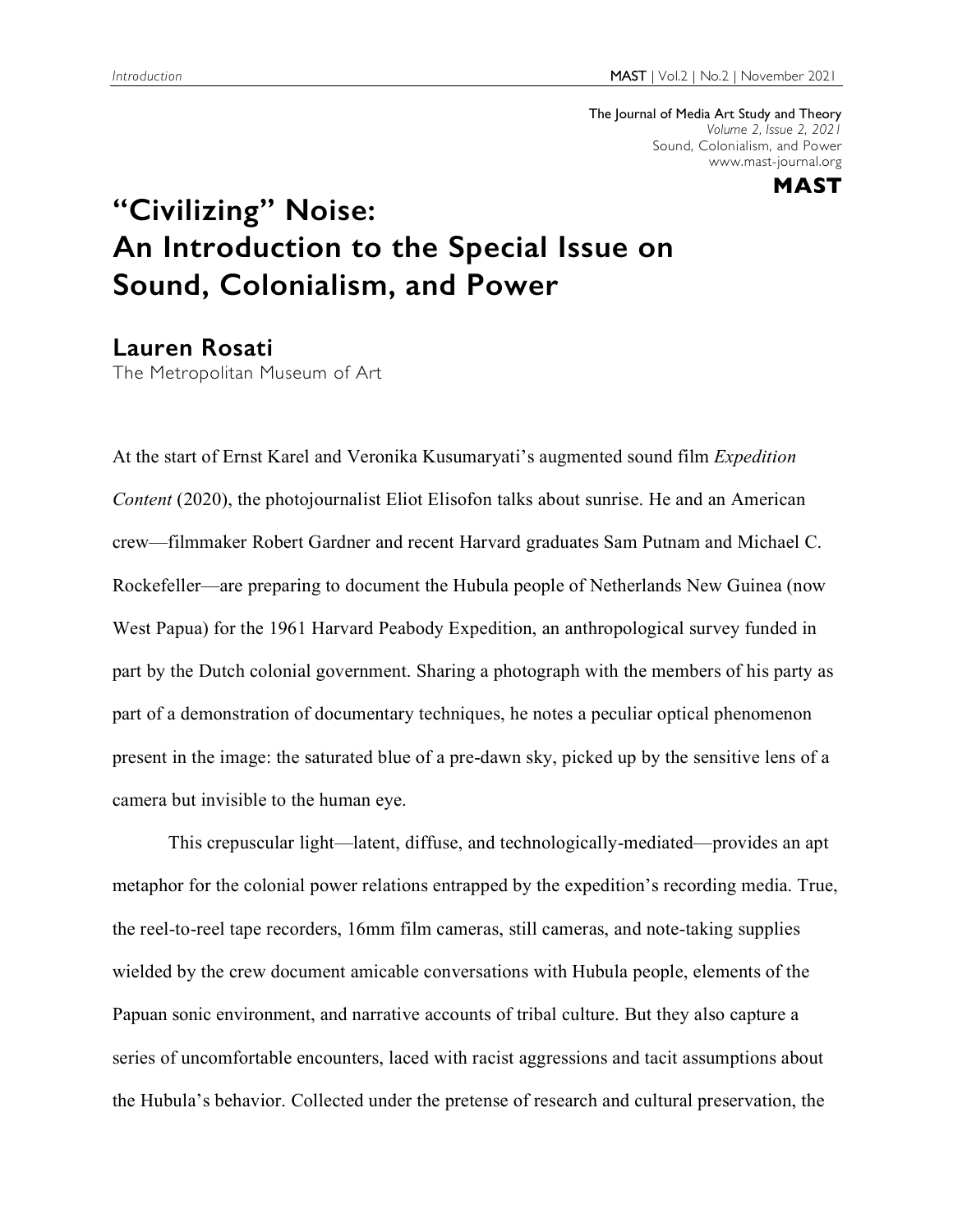sonic documents on which *Expedition Content* is based (thirty-seven hours of audio tape recorded by Rockefeller) register overt as well as inherent tensions between the Western, white, colonial officers and their non-Western, Black, Indigenous, colonized subjects. Sound technologies like audio tape were frequently weaponized by ethnographers as tools for extracting Indigenous speech or song, often without consent, a transgressive act that Stó:lō music scholar Dylan Robinson has likened to "'pinning down' that which is alive, like the wings of butterflies" (149). This violent metaphor recalls the physical brutality regularly perpetrated against peoples on colonized lands, and specifically in West Papua: assaults extended to acts of aural plunder. After all, a common device used for ethnographic field recording is the "shotgun" microphone.

This special issue of *MAST: The Journal of Media Art Study and Theory* focuses on sound as a vector of colonial power. It explores listening as a form of witness or surveillance to sonic cultures, especially through the fields of ethnography and acoustic ecology, which studies the mediated sonic relationship between humans and their environment. Listening as a method of appropriation, rather than observation, is a central concern; Robinson has recently called this "hungry listening" in specific reference to settler colonial forms of perception that seek to "civilize" or "settle" Indigenous sounds (38–40). The journal issue also considers the role of sound technologies and creative practices in perpetuating and reproducing colonial power relations. Recording media, including reel-to-reel tape recorders and storage devices such as shellac discs, are investigated as colonial documents, while creative techniques such as field recording and sound mapping are examined as both preservative of the soundscapes they catalogue and at the same potentially aimed toward a colonialist extraction or salvage of sonic material.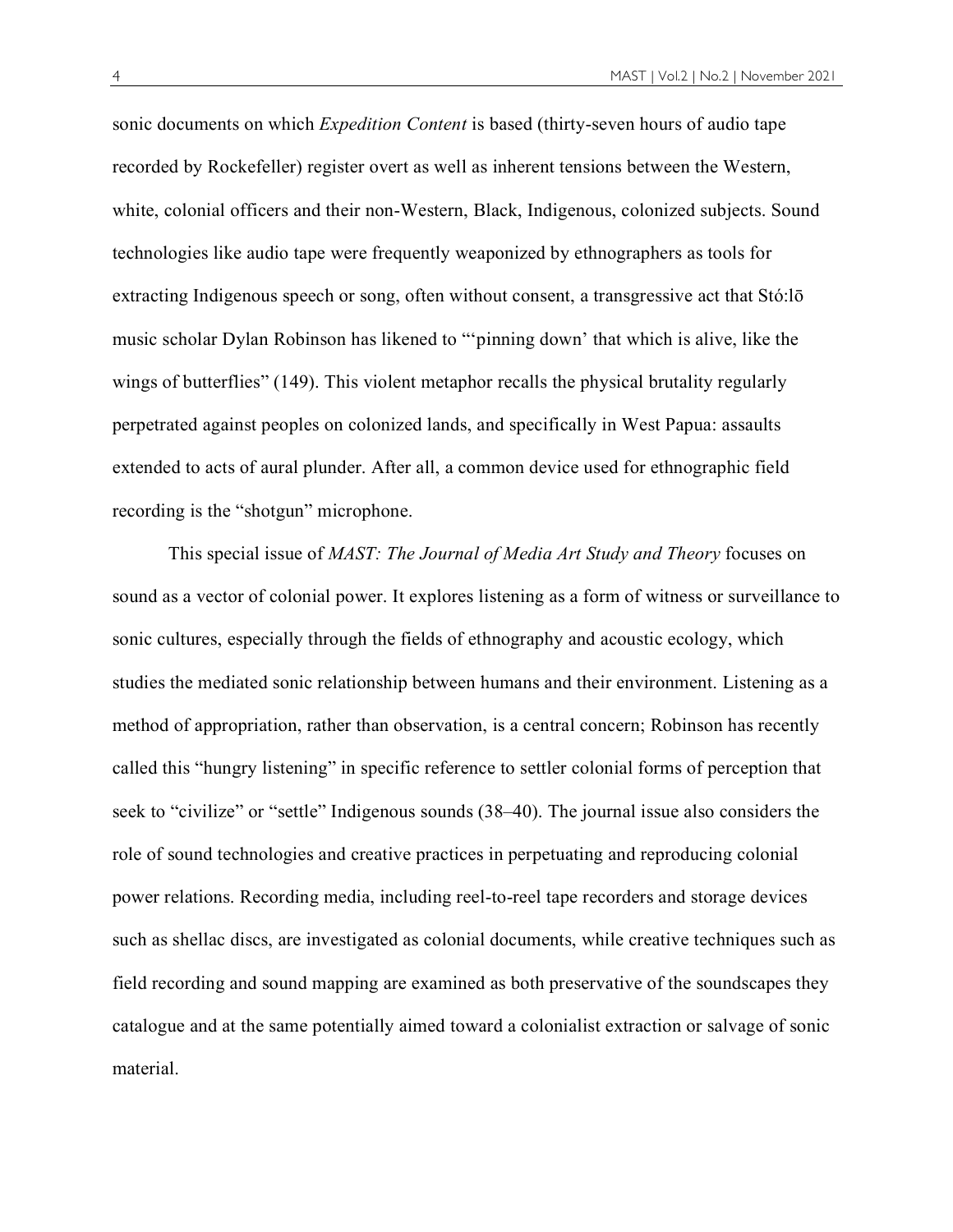$\overline{a}$ 

In its concentration on "auditory significance," to use Ronald Radano and Tejumola Olaniyan's term for sound's ability to produce social and political meaning, this issue engages with media history and theory through a field that might be broadly termed sound studies, a capacious and interdisciplinary realm of study that analyzes sonic practices, institutions, technologies, and discourses  $(2)$ .<sup>1</sup> At the risk of seeming overly expansive, it takes a syncretic approach to epistemological inquiry, unifying the theoretical silos of art history, art practice, ethnomusicology, and media history through this shared intellectual frame. It is guided by the important work of Robinson, whose book *Hungry Listening* significantly expands the field of Indigenous sound studies, and Gustavus Stadler, whose iconoclastic article "On Whiteness and Sound Studies" calls out the foundational and dominant whiteness of the field, both historically, in terms of the key figures celebrated as part of its canon, and intellectually, given the relative paucity of published writings on race, gender, and difference.

It also acknowledges the critical influence of those considered to be among the discipline's founders while recognizing the ideological critiques leveled against them. For example, the late composer and sound theorist R. Murray Schafer (1933–2021) of the World Soundscape Project produced an undeniably significant body of work, establishing the field of acoustic ecology and publishing numerous treatises such as *The Tuning of the* World (1977) that remain standard texts, but he has also been subject to scrutiny for his mixed relationship to Indigenous Canadians both in his writings and compositions. Robinson calls attention to the "racist timbre" of Schafer's 1961 essay "On the Limitations of Nationalism in Canadian Music," in which he writes about the "Eskimos"—using a now outdated and derogatory term—

<sup>1</sup> For more on sound studies, see Sterne, *The Sound Studies Reader*.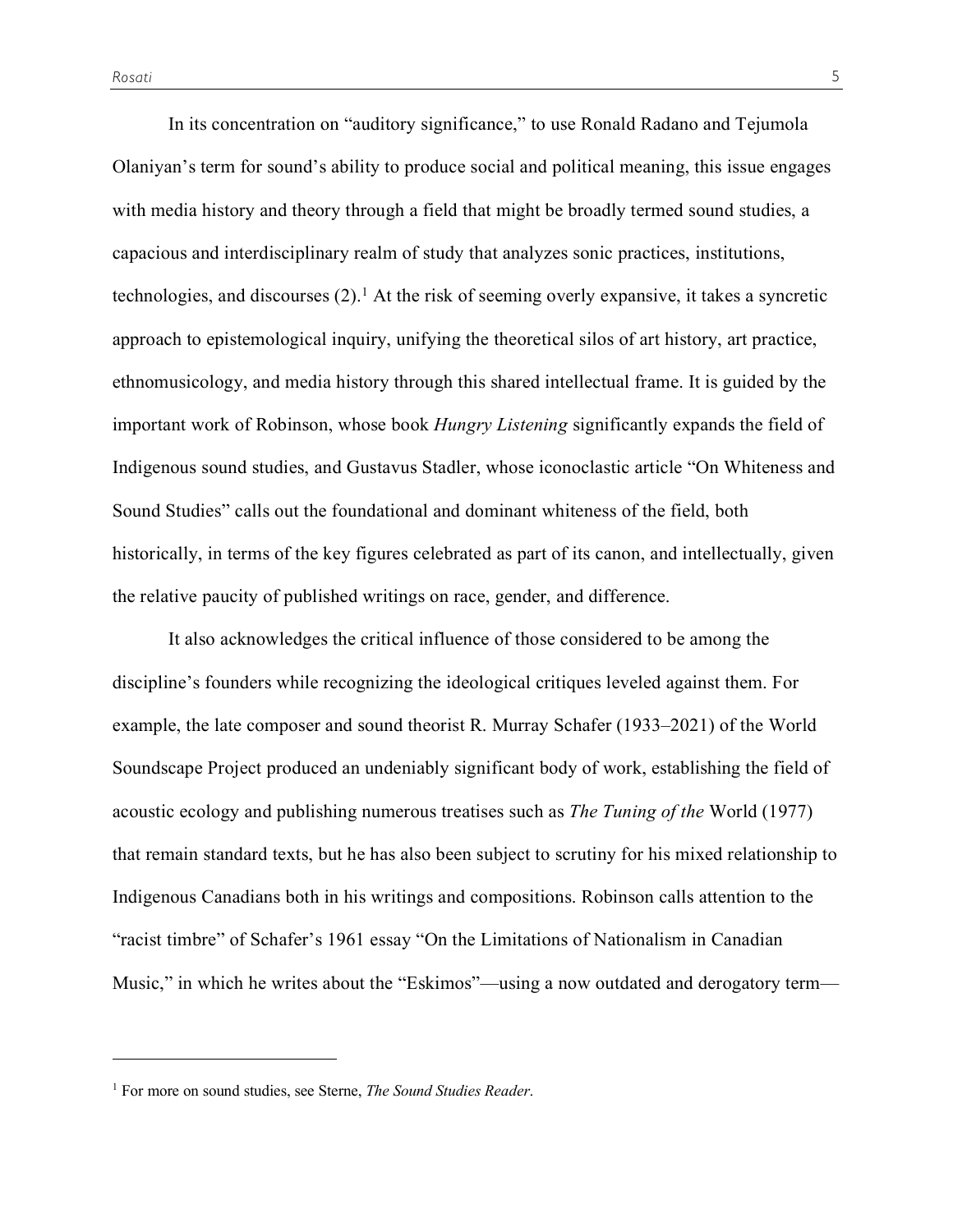as "an astonishingly unmusical race" (1). Mitchell Akiyama, in an online series devoted to "Unsettling the World Soundscape Project," revisits *Soundscapes of Canada* (1974), a sweeping series of ten hour-long programs broadcast on the national radio network and produced in part by Schafer that excluded the rich sonic cultures of Canada's First Nations communities. The composer's attitudes and commitments seem to have evolved in later anticolonialist texts that explicitly call for the inclusion of First Nations communities and Indigenous perspectives within considerations of Canadian musical culture.<sup>2</sup> Yet whether these earlier slights were intentional or the result of ignorance, it is important to recognize the marginalizing impact of Schafer's comments and projects in setting the tone for acoustic ecology and the writing of sonic art history, just as it is critical to examine, question, and critique the texts, theories, and voices upon which any discipline is founded.

This special issue on "Sound, Colonialism, and Power" holds these points in tension, bracketing the foundational authors of sound studies in order to take up Stadler's appeal to examine race and difference in the context of the discipline. It presents a collection of scholarly essays and artists' perspectives on Blackness, Indigeneity, disability, and otherness as they relate to broader issues around aurality, imperial authority, and (anti)colonialism. It is important to acknowledge the limits of this project's scope. The editor invited scholars, curators, artists, and practitioner-researchers to contribute art-based research, reflecting on the issue's theme through essays that center on a specific media artwork, whether modern or contemporary. This focus on media art necessarily delimited the range of perspectives and subjects proposed for the journal, precluding strictly historical investigations. As a single

 $\overline{a}$ 

<sup>2</sup> The editor thanks Eric Leonardson for a productive dialogue on Schafer's legacy, and for sharing Schafer's 1983 lecture "Canadian Culture: Colonial Culture" as one example of the composer's potentially redemptive texts.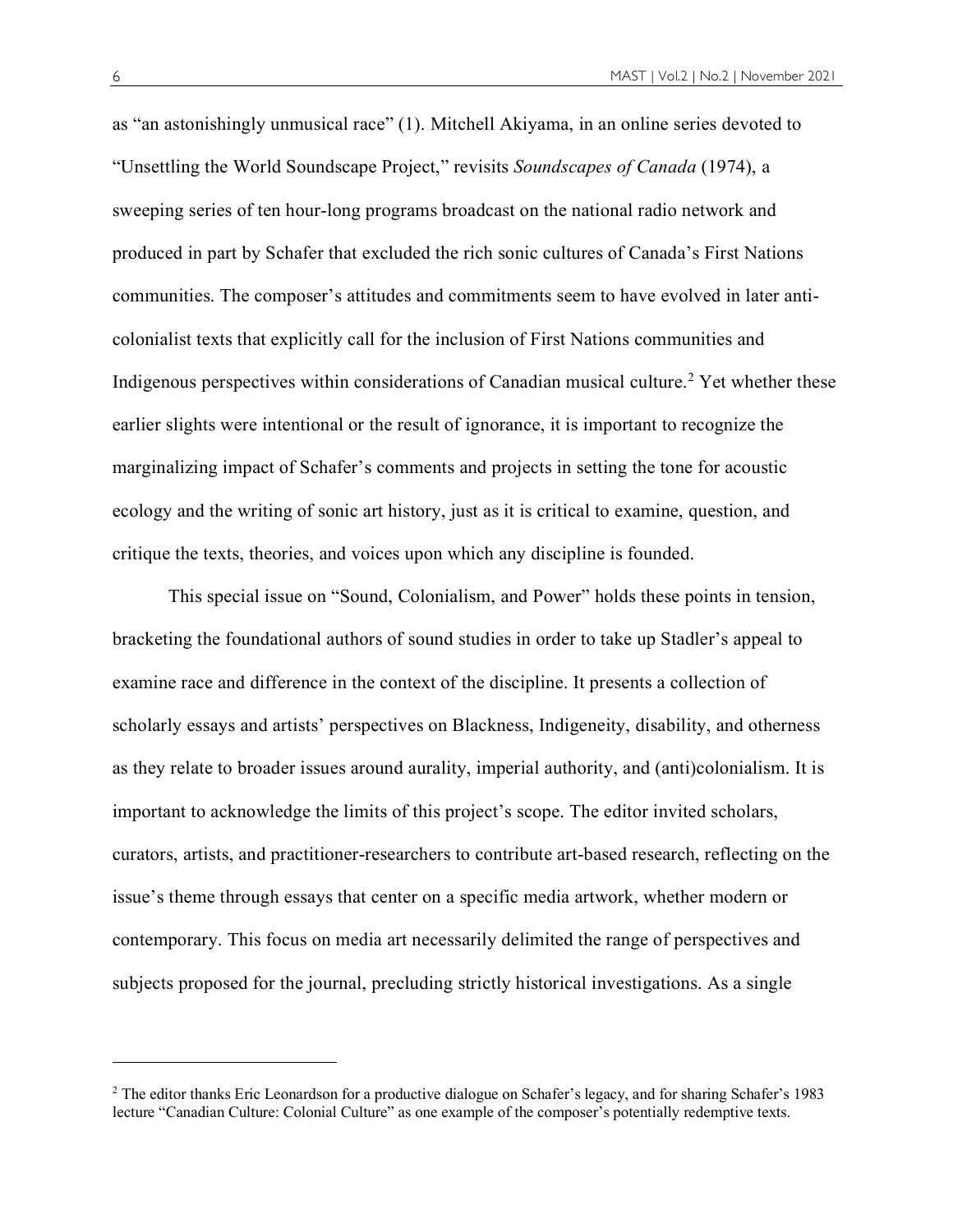special issue, this volume cannot claim to attempt a decolonization of sound studies or to redress the critical perspectives it has historically lacked. Rather, it counts as one in a growing constellation of texts pushing forward this important work. Aside from those mentioned above, these include Stadler's special issue of *Social Text* on "The Politics of Recorded Sound," which explores the networks of power that shape sound reproduction; Jennifer Stoever-Ackerman's theorization of the "sonic color-line" or the ways in which race is registered in and through diverse listening practices; the edited volume *Audible Empire: Music, Global Politics, Critique*, which examines European imperialism's effect on the auditory, including sound, music, and modes of hearing; and *Remapping Sound Studies*, edited by Gavin Steingo and Jim Sykes, which reorients the field away from the North to examine sound in and through the Global South. The epistemological stakes of this journal issue are humble: not to decolonize media history and sound studies, but to agitate or "unsettle" these disciplines by examining blind spots, challenging assumptions, and confronting legacies of white supremacy and colonialism within the histories and theories of sonic cultures.

To this end, the editor invited potential authors to consider a series of questions related to the issue's theme. To what extent is media history and sound studies in particular shaped by Western ideals of empiricism and knowing? In what ways do sonic practices and methods of recording participate in colonial systems of oppression and domination? How should artists and scholars grapple with the whiteness of sound studies? What sounds have been left out of media history?

Contributing authors address these concerns through a wide range of topics, including Indigenous sound and listening, manifestations of settler colonialism in the built environment, museum collections, sound recordings in South Asia, Deafness and hearing culture, modernist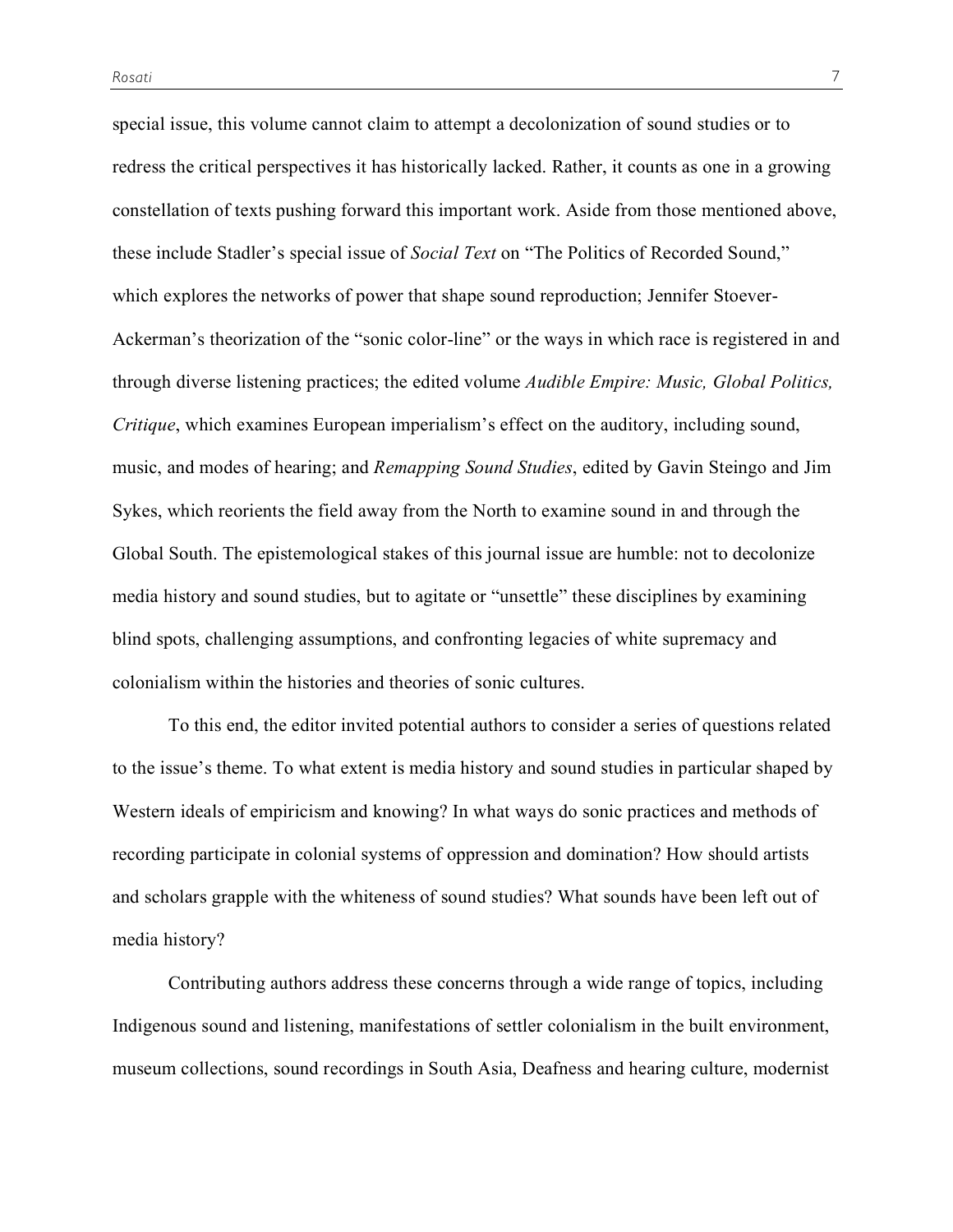"primitivism," sound mapping, speech recognition efforts, and ethnographic field recording. Common threads of inquiry emerge in the selected writings. Some attend to Indigeneity, specifically to the legibility of Indigenous sounds to settler audiences. Others deal broadly with sound and site, examining the ways that sound constructs knowledge about architectural environments and the objects housed within them. Several engage with race and difference, especially the appropriation or plunder of sounds from colonial and diasporic communities. While some authors have an academic background in fields such as anthropology, art history, communications, and sound studies, others are artists, composers, filmmakers, and musicians, and some work fluidly between these disciplines.

Karel and Kusumaryati open the issue with an essay on their recent sound film *Expedition Content*, which revisits the 1961 Harvard Peabody Expedition to document the Hubula peoples of West Papua and draws primarily on audio tape recorded by Rockefeller during the five-month trip. (Rockefeller would famously disappear later that year on another visit to the region). Led by American filmmaker Robert Gardner, and funded in part by the Dutch colonial government, the expedition was billed as a civilizing mission to demonstrate the "backwardness" of the Hubula peoples to Dutch publics. The authors outline the funding sources for the journey, introduce the expedition's personnel, and explain the socio-political context of the venture, which occurred almost simultaneously with the seizure of West Papua from Dutch control by Indonesia (working with the support of the United States). Focusing on Rockefeller's audio tapes, they argue for the microphone as a mediating device that provoked a "sonic encounter" between the Hubula and the expedition team, revealing the colonial relationships that governed the terms of their meeting. Ultimately, the authors interrogate the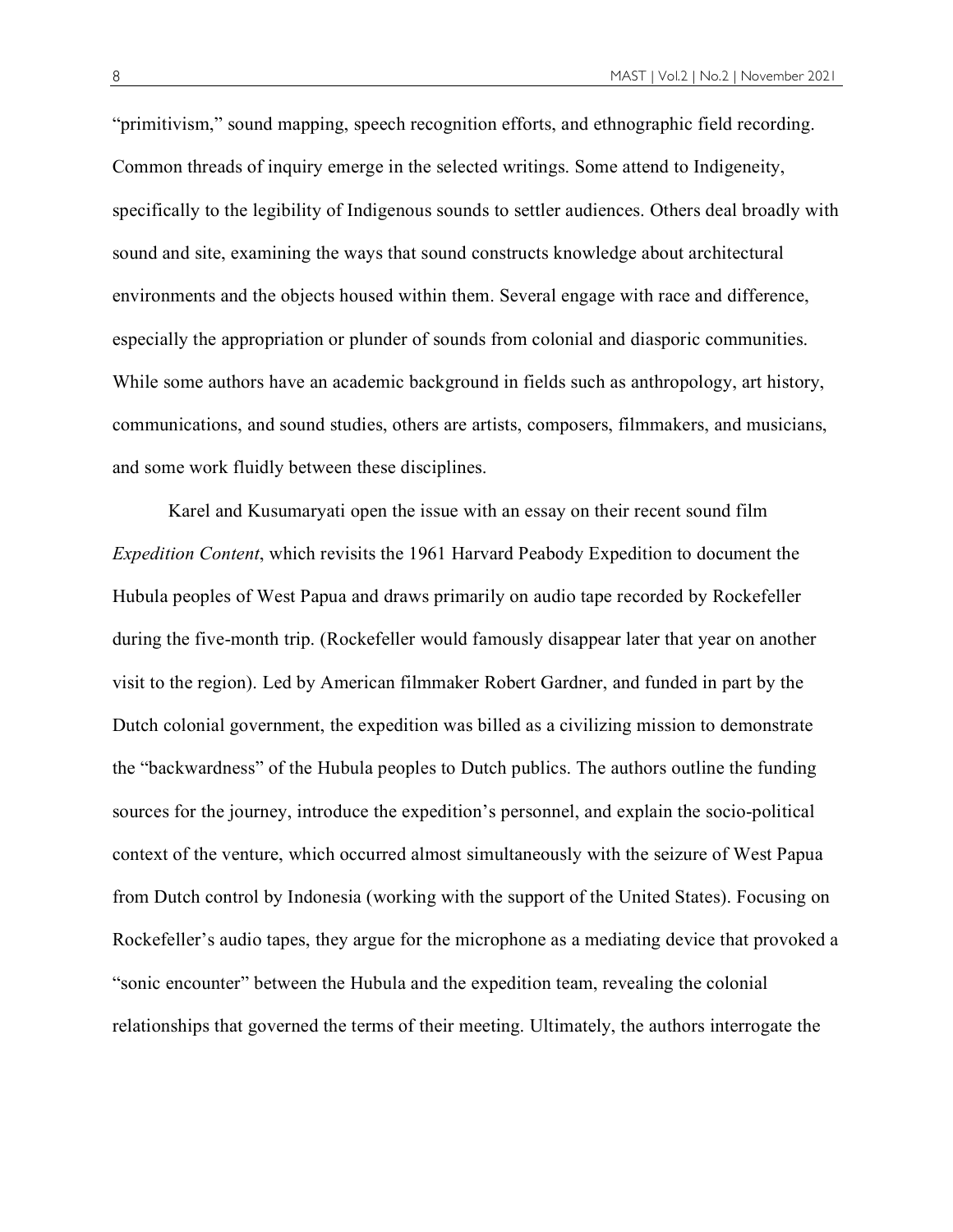use of audiovisual technology in anthropological research and investigate the role that sound recording plays in perpetuating colonial power structures.

Christopher T. Green continues this investigation of Indigenous sounds in his essay "Sonic Refusal: Indigenous Belongings without Soundtrack," which closely examines the multimedia installation *Fair Warning: A Sacred Place* (2019) by Tlingit/Unangax̂ artist Nicholas Galanin. The work consists of photographs documenting empty display cases typically housing Northwest Coast objects in the American Museum of Natural History in New York, accompanied by an audio recording of a Native American Art sale at a major auction house. The unsettling juxtaposition between the visual absence of Indigenous material culture and the audible presence of their participation in a capitalist market is at the center of Green's investigation. This becomes a lens through which to consider the multifaceted Indigenous strategy of "refusal," a defiant withholding of cultural forms and knowledge and a method for rejecting participation in settler structures. The author also levels a critique against museums, which render silent and static Indigenous artworks and belongings that must often be activated through sound or movement. Through his analysis, Green questions both the utility of these cultural spaces for Indigenous objects and the cycles of colonial consumption in which they participate.

Sadie Couture and Russell Gendron then introduce their anti-colonial cartography project titled the Mayne Island Soundmap, a digital chart devoted to the sounds, songs, and stories of a small community off the coast of British Columbia, Canada. Recordings captured for the map aim to document the cycle of Indigenous inhabitants, European settlers, and immigrant communities that have lived on the island and to challenge the notion of a geographic "home" on land that was forcibly taken. Acknowledging the map itself as a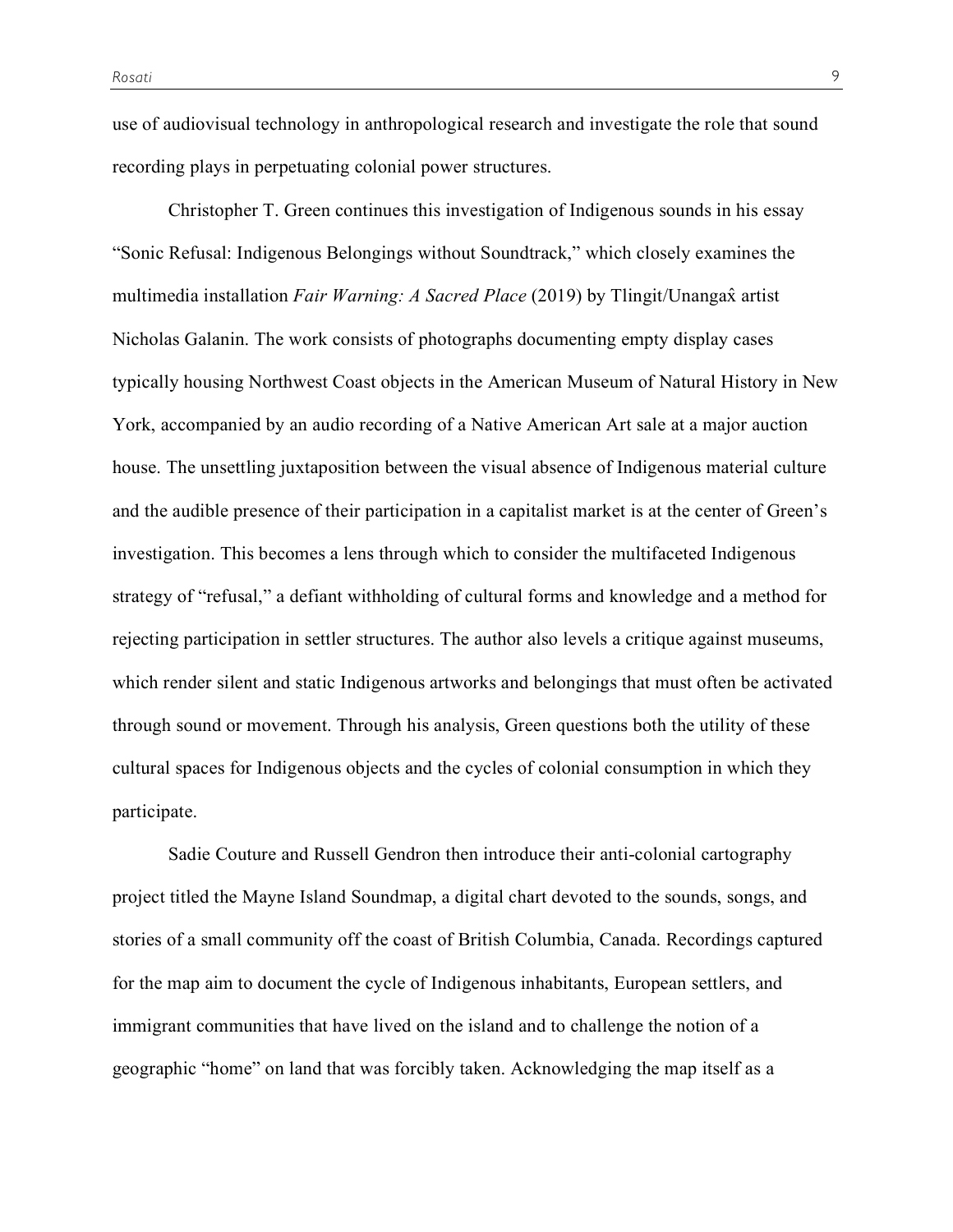colonial construct intended to survey, name, and ultimately claim territory, the authors address the limits of their project as well as their aim to subvert "settler perceptual orders." Through the Mayne Island Soundmap, they explore the role of sound recording in preserving Indigenous sovereignty.

In "Nothing to Hear, So to Speak: Spaces of Sound and Listening at 100 McCaul Street," Angus Tarnawsky explores "the audible traces of colonization" in the buildings of The Ontario College of Art and Design University, a campus situated on the ancestral and traditional territories of the Mississaugas of the Credit, the Haudenosaunee, the Anishinaabe, and the Huron-Wendat. Through a site-specific sound installation in the university's main building, Tarnawsky calls attention to both the intentional and incidental noises produced everyday within the university's halls, as well as the inescapable din of the built environment, and invites listeners to consider its *absent* sounds, which are often ignored. The author uses Robinson's theory of "listening otherwise" to understand the existence of perceptual biases and to encourage auditors to reconfigure their subjective positions in order to adopt a "decolonial sensibility."

Bhavisha Panchia provides an interpretative framework for another media artwork, her audio collage *Imagine you are in a museum: What do you hear?*, commissioned for the 2020 contemporary art biennale Manifesta 13. Addressing the colonialist origins of museums, she condemns the "extraction and silencing" of Indigenous art and ethnographic artifacts, displaced from their original contexts as part of imperial conquests and then collected and displayed by Western institutions. This practice extended, Panchia argues, to colonial expositions, which frequently presented recordings and performances of music from various territories. Through her audio work, Panchia invites listeners to consider the sounds of museum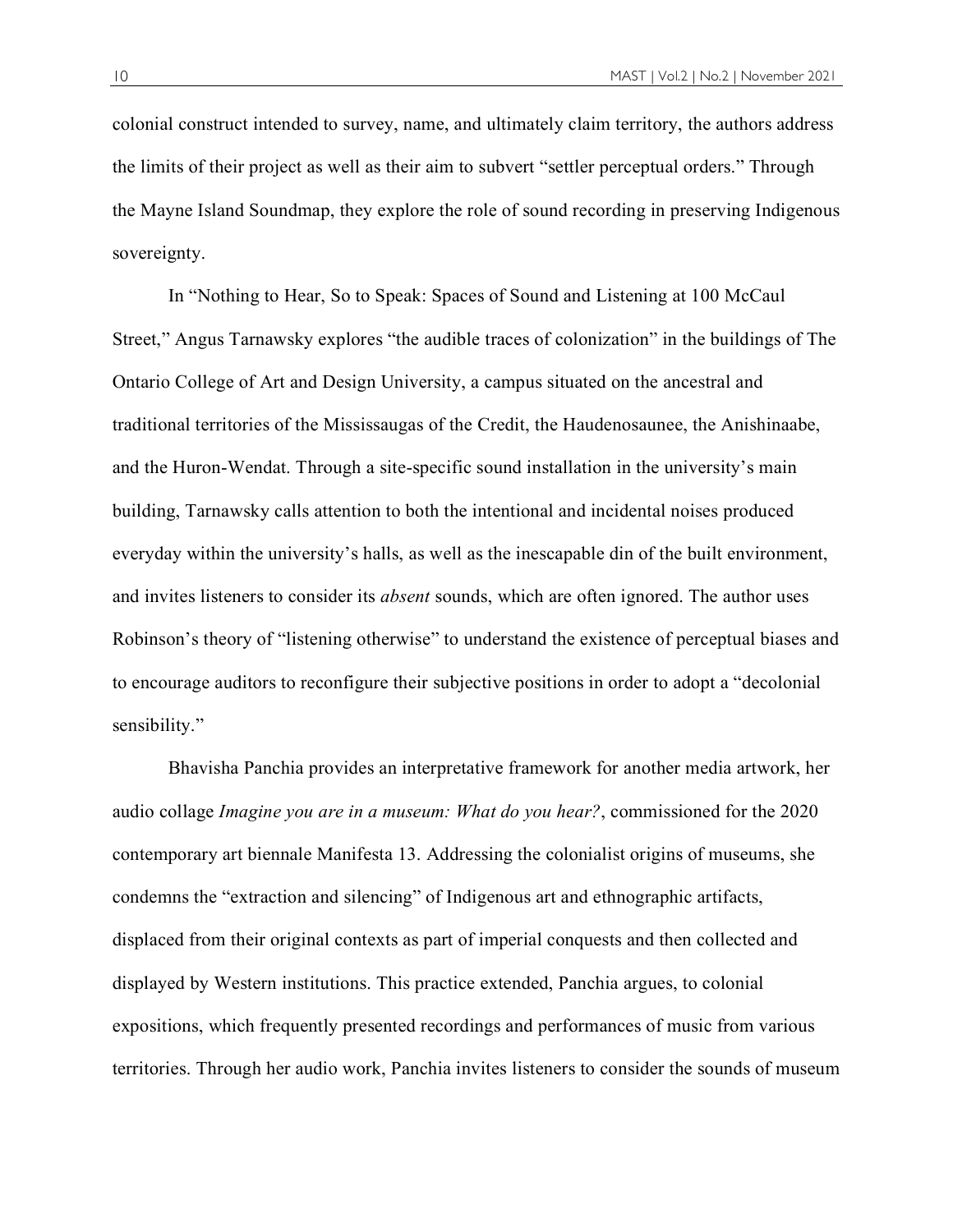objects and to attune to "systems of colonial modernity and its extractive and accumulative logic."

In "*Bamboula!*: Dada Performance as Sonic Blackface," Hilary Whitham Sánchez analyzes the simultaneous Dada poem "L'Amiral cherche un maison à louer (The Admiral is Searching for a House to Rent)," written and performed in 1916 by Marcel Janco, Richard Hulsenbeck, and Tristan Tzara at Zurich's Cabaret Voltaire. Tzara retrospectively described the performance as a *bamboula*, using a Bantu word that refers to both a small African drum and the dance performed to its rhythms. His equation of the poetry recitation with *musique nègre*, Sánchez argues, instantiates the "central paradox of Dada performance," specifically its appropriation and subsequent mistranslation of cultural forms from sub-Saharan Africa and the Pacific Islands. In her essay, Sánchez reconsiders Dada sound and performance practices through an anticolonial lens.

The British colonial plunder of South Asian songs and musical performances in the early twentieth century and the politics of ethnographic field recording are the subjects of Budhaditya Chattopadhyay's essay "Uncolonizing Early Sound Recordings." The author examines the commercial exploitation of Hindustani classical music by the London Gramophone and Typewriter Company—which sought to permanently fix and ultimately sell South Asian musical recordings to Western audiences—and details the resistance of singers and musicians to being "captured" on recording media. Technologies such as shellac discs are investigated as tools of colonial invasion and as inadequate methods for recording the improvisational, open-ended, and live sound practices of South Asia. Chattopadhyay questions whether such musical forms can, or should, be preserved.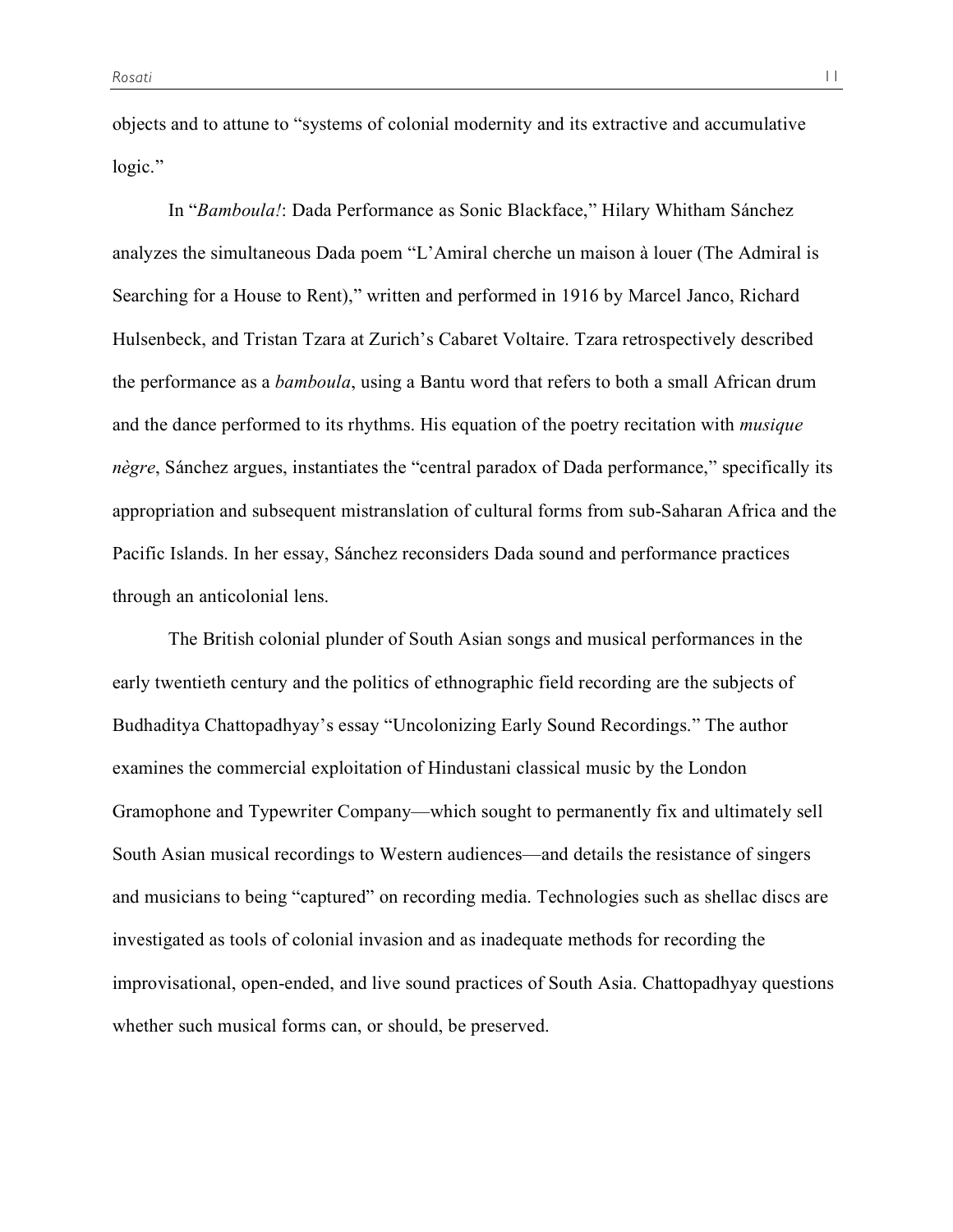Pedro J S Vieira de Oliveira details the present use of "accent recognition software" by the German Federal Office for Migration and Refugees to assess an immigrant's country of origin and charts the fascinating history of its origins in Prussian prisoner-of-war camps. Within these paradigms of "colonial listening," government officers aimed to evaluate a person's "home" for the purposes of research or asylum processing, using only the character and cadence of the voice, as well as speech content, as evidence. Instead, the author argues, these language assessment programs "complicate the boundaries between body, accent, citizenship, and belonging." This is both the subject and object of interrogation in the author's performance and radio art piece *A Series of Gaps Rather Than a Presence* (2019). Oliveira's media artwork explores the narrative elicitation of "home" through modes of speech and questions whether listening is a neutral act after all.

Finally, in their essay "A Map of a Sound as a Space: Christine Sun Kim's *(LISTEN)*," Charles Eppley revisits an East Village sound walk led in American Sign Language by artist Christine Sun Kim. While sound walks typically invite hearing participants to experience the acoustical environment of a particular place, Kim asked attendees to concentrate on "non-aural encounters with sound and listening through affect, memory, and other non-acoustical modes of perception like touch, taste, and smell." This project, Eppley explains, demonstrates Deaf culture's rich engagement with epistemologies of listening and highlights the audist and ableist roots of sonic art. Rejecting the perceived limitations of sound and listening, Eppley argues for the decolonization of sound studies to incorporate the listening practices of the Deaf and Hard of Hearing, offering a potent condemnation of the social and intellectual power structures that create systemic inequities and barriers to inclusion.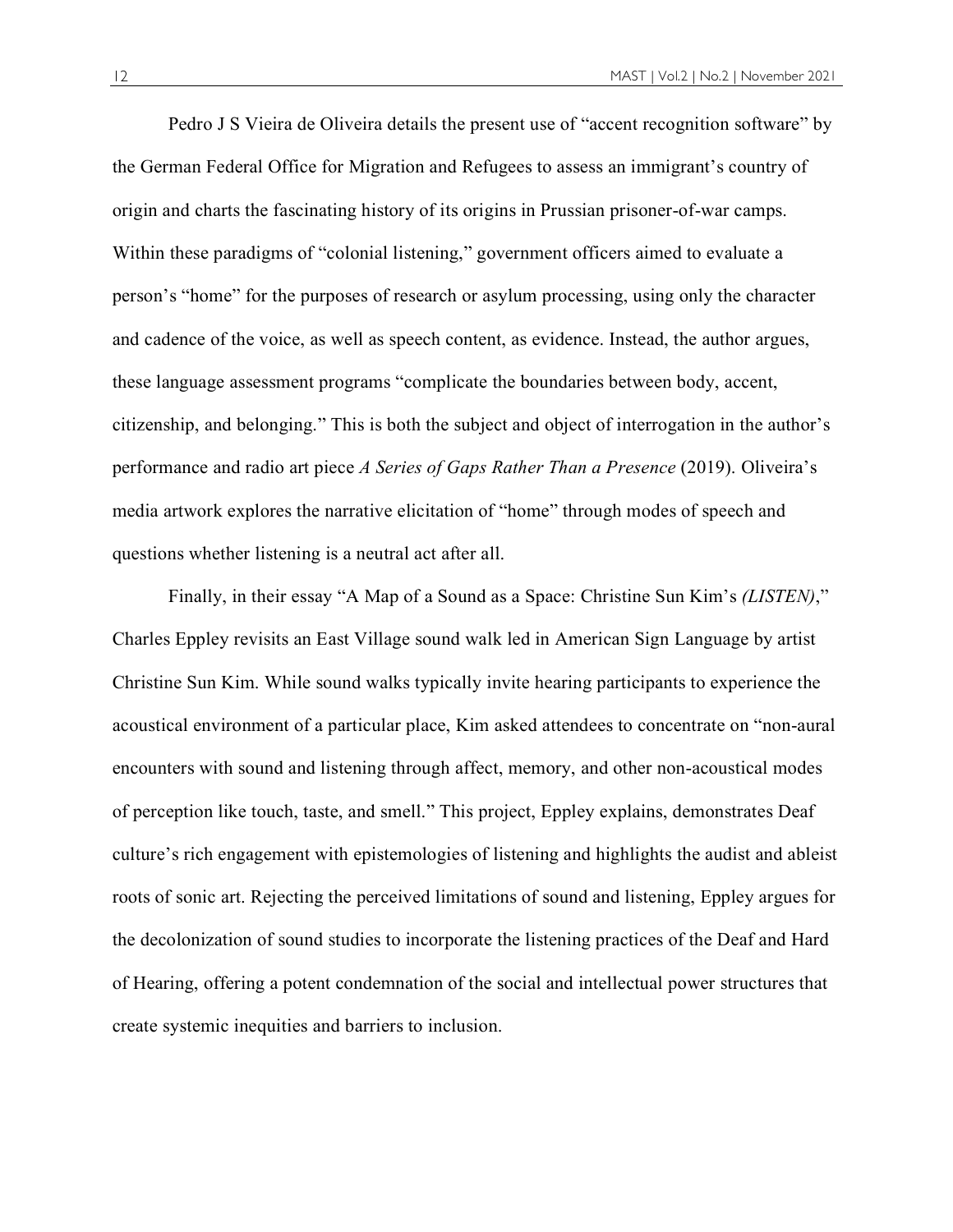## **Works Cited**

- Akiyama, Mitchell. "Unsettling the World Soundscape Project: Soundscapes of Canada and the Politics of Self-Recognition." *Sounding Out!,* 20 Aug. 2015, soundstudiesblog.com /2015/ 08/20/unsettling-the-world-soundscape-project-soundscapes-of-canada-and-thepolitics-of-self-recognition. Accessed 21 Sep. 2021.
- Radano, Ronald, and Tejumola Olaniyan. "Introduction: Hearing Empire—Imperial Listening." *Audible Empire: Music, Global Politics, Critique*, edited by Ronald Radano and Tejumola Olaniyan, Duke UP, 2016, pp. 1–22.
- Robinson, Dylan. *Hungry Listening: Resonant Theory for Indigenous Sound Studies.* U of Minnesota P, 2020.
- Stadler, Gustavus. "On Whiteness and Sound Studies." *Sounding Out!, 6* Jul. 2015, soundstudiesblog.com/2015/07/06/on-whiteness-and-sound-studies. Accessed 13 Sep. 2021.

---, editor. *The Politics of Recorded Sound*, special issue of *Social Text*, vol. 28, no. 1, 2010. Steingo, Gavin, and Jim Sykes, editors. *Remapping Sound Studies*. Duke UP, 2019. Sterne, Jonathan, editor. *The Sound Studies Reader*. Routledge, 2012.

Stoever-Ackerman, Jennifer. *The Sonic Color Line: Race and the Cultural Politics of Listening*. NYU P, 2016.

**Dr. Lauren Rosati** is Assistant Curator in the Leonard A. Lauder Research Center for Modern Art and the Department of Modern and Contemporary Art at The Metropolitan Museum of Art. Recent exhibitions include *Surrealism Beyond Borders* at The Met (2021), *Oliver Beer: Vessel Orchestra* at The Met Breuer (2019), and *Open Plan: Cecil Taylor* at the Whitney Museum